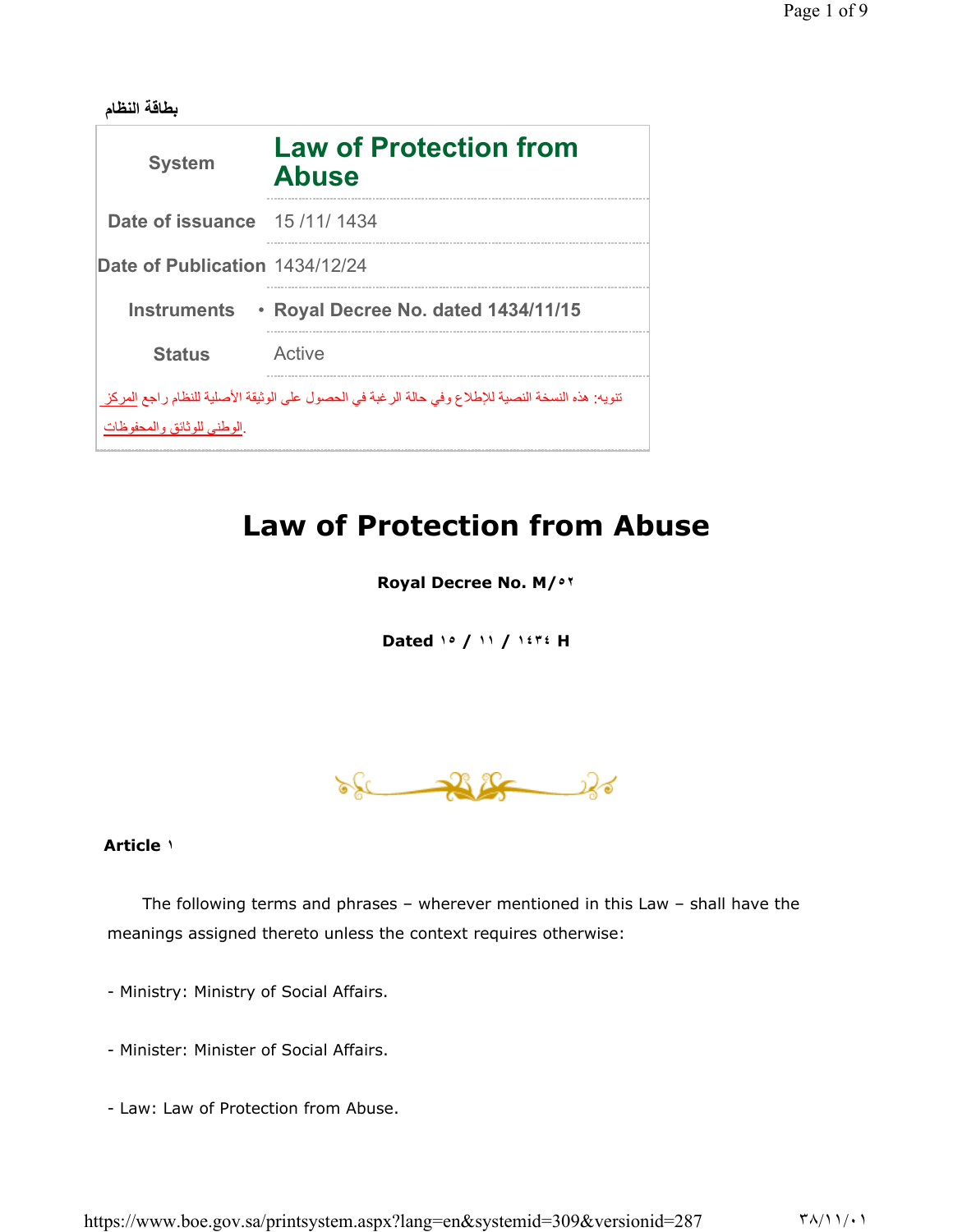- Regulations: Implementing Regulations of this Law.

- Abuse: any form of exploitation; physical, psychological or sexual, or the threat thereof committed by an individual against another exceeding the limits of powers and responsibilities derived from guardianship, dependency, sponsorship, trusteeship or livelihood relationship. The term "abuse" shall include the omission or negligence of an individual in the performance of his duties or responsibilities in providing basic needs for a family member or an individual for whom he is legally responsible.



## Article ٢

This Law aims to:

١. ensure protection from all forms of abuse;

- ٢. provide assistance, treatment and shelter as well as social, psychological and health care;
- ٣. take necessary legal proceedings to hold the violator accountable and punish him;
- ٤. raise community awareness about the concept of abuse and its implications;

<sup>o</sup>. address undesirable social behavior that indicates the existence of a favorable environment for the occurrence of abuse; and

٦. set scientific and practical mechanisms to deal with abuse.

 $86 - 26$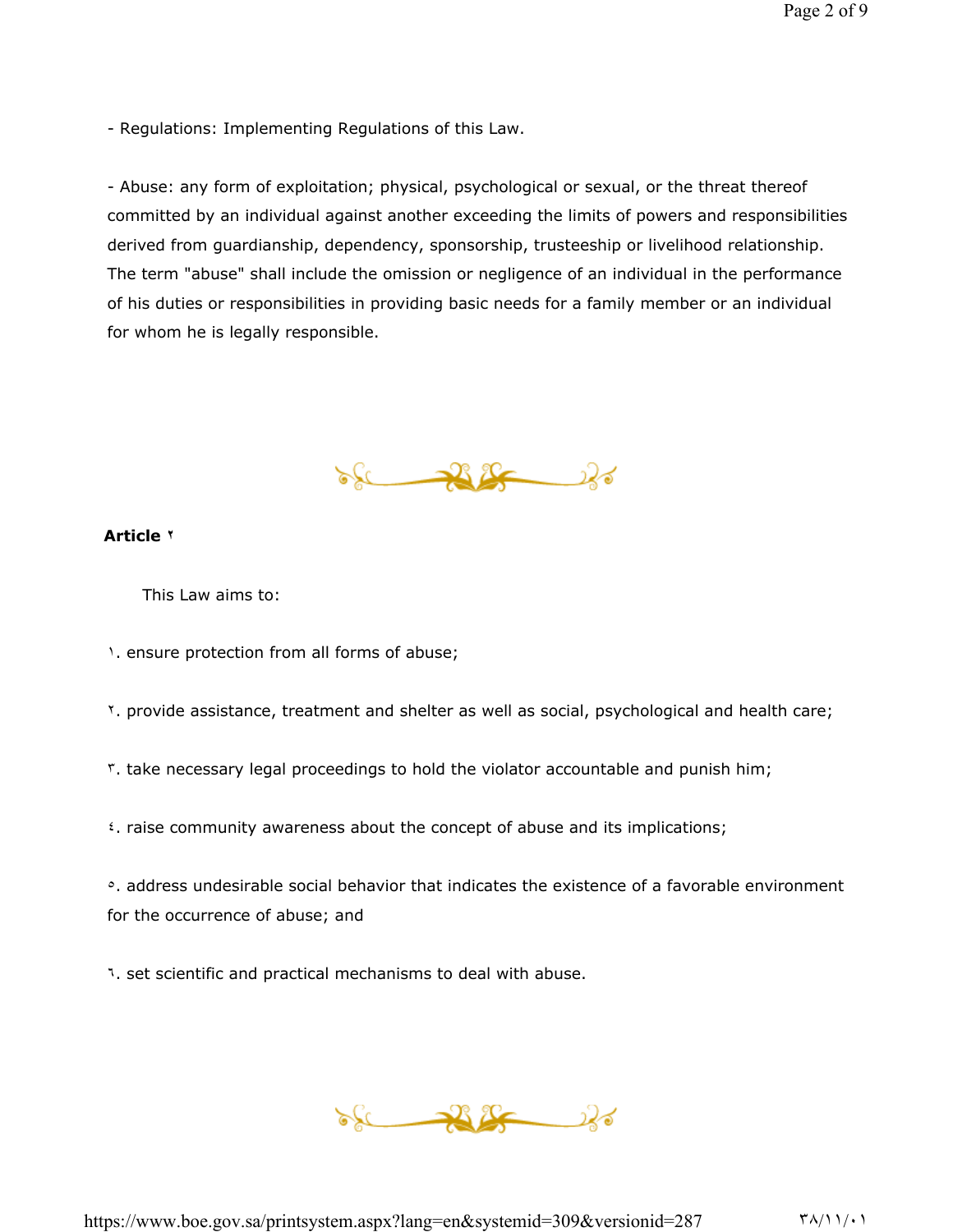#### Article ٣

1. Anyone who becomes aware of a case of abuse must report it immediately.

٢. Without prejudice to procedures set in other relevant laws, any public servant, civilian or military, as well as any employee in the private sector who becomes aware of a case of abuse, by virtue of his work, must report such case immediately to his employer, who in turn must report it immediately to the Ministry or the police. The Regulations shall specify reporting procedures.

 $\sqrt{2}$ 

## Article ٤

1. The Ministry and police shall receive reports of abuse cases from victims, government entities; including relevant security and health authorities, private entities or witnesses.

٢. If the police receives a report of a case of abuse, it shall take necessary procedures falling under its jurisdiction, and shall immediately refer the report to the Ministry.



## Article ٥

1. The identity of a person reporting a case of abuse may not be disclosed except with his consent, or in cases provided for in the Implementing Regulations. Ministry employees and

https://www.boe.gov.sa/printsystem.aspx?lang=en&systemid=309&versionid=287 ٣٨/١١/٠١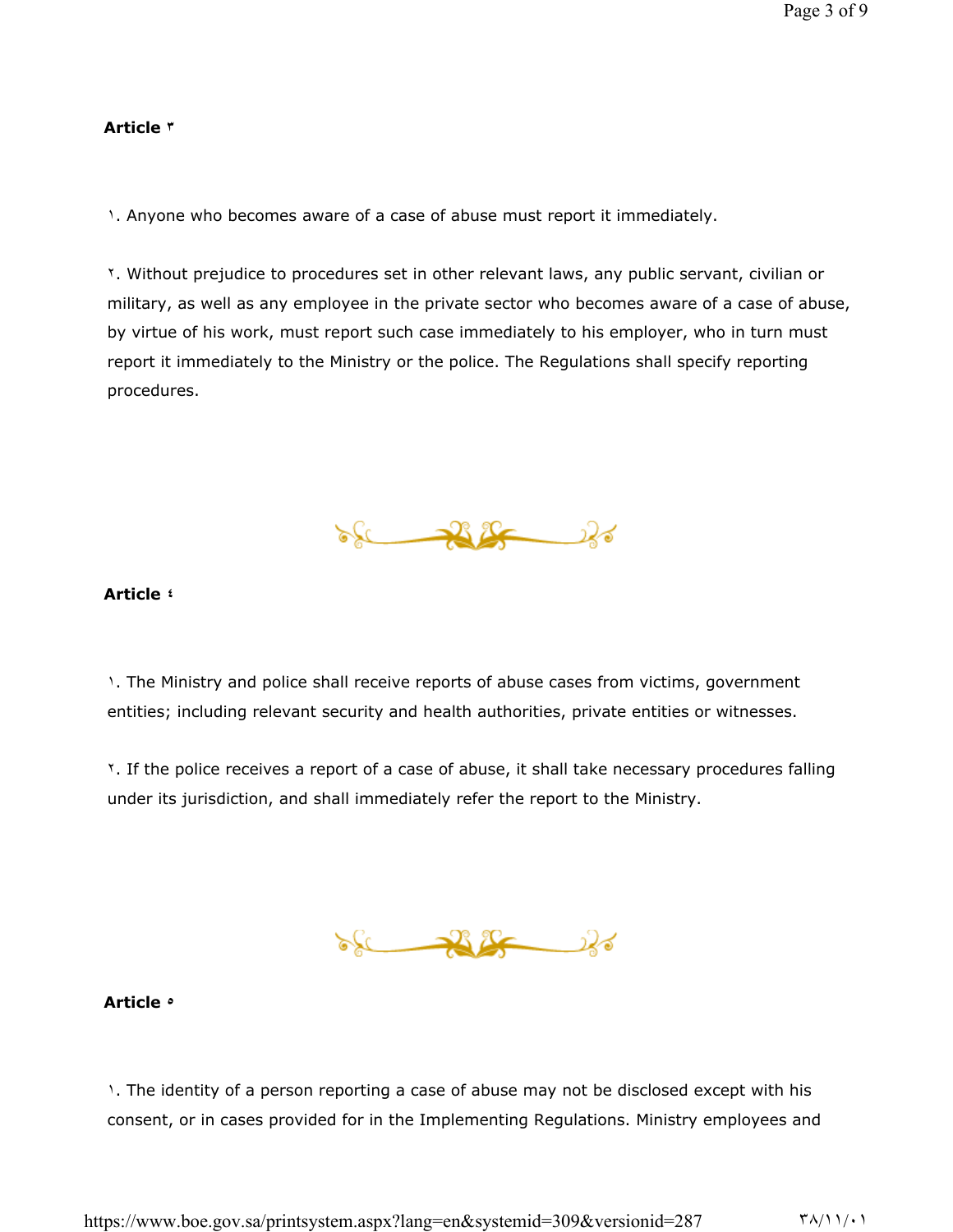those who become aware of such cases of abuse, by virtue of their employment, shall maintain the confidentiality of such information.

٢. Any public servant, civilian or military, as well as private sector employees, who violate any of the provisions relating to reporting cases of abuse stipulated in this Law, shall be subject to a disciplinary action in accordance with legally prescribed procedures.



#### Article ٦

An individual reporting a case of abuse shall be exempted from liability if it is established that such case is not a case of abuse, in accordance with the provisions of this Law.



## Article ٧

The Ministry shall immediately, upon receipt of a case of abuse and upon ascertaining the report and assessing the case, take any of the following measures:

1. Take necessary measures which ensure the provision of necessary health care to victims of abuse, and make a medical evaluation of the case, if needed.

٢. Take necessary arrangements to prevent the continuation or recurrence of abuse.

٣. Provide family and social counseling to the parties involved if the Ministry decides to address the case within the confines of the family.

٤. Summon any of the parties to the case or any relative thereof, or any person involved to take their statements. Necessary measures and undertakings shall be taken to ensure the

https://www.boe.gov.sa/printsystem.aspx?lang=en&systemid=309&versionid=287 ٣٨/١١/٠١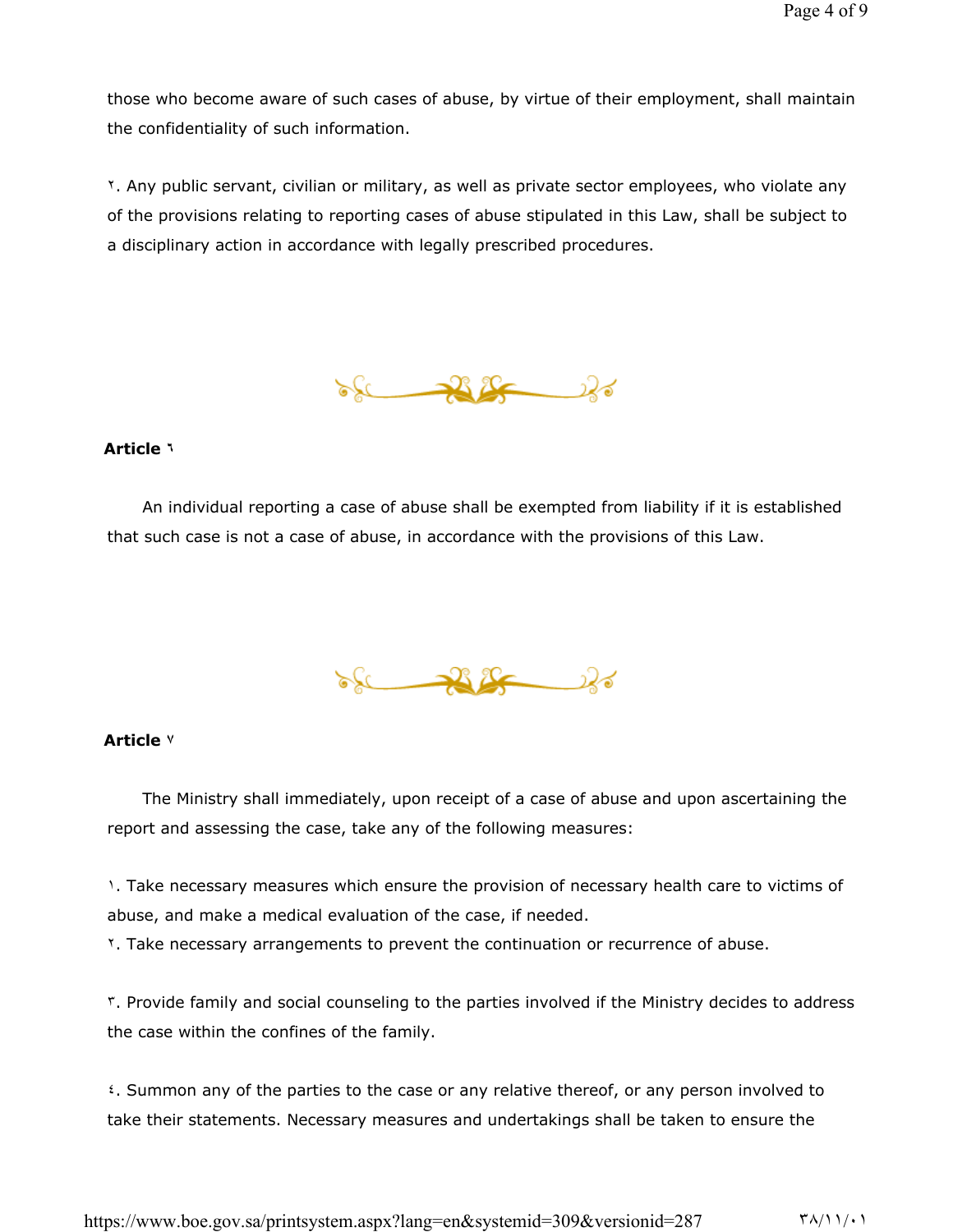necessary protection for the victims of abuse.

<sup>o</sup>. Subject the parties of an abuse case to psychological treatment or rehabilitation programs as appropriate for each case.

 $86 - 26$ 

## Article ٨

Without prejudice to the provisions of Article  $\vee$  of this Law, the Ministry shall, if it appears from the report that the case is serious and poses a threat to the life of the victim of abuse or his safety or health; take all necessary measures to deal with such case in accordance with its degree of seriousness, including notifying the governor or the relevant security authorities to take necessary measures, each within their respective jurisdiction, and coordinate with said authorities to ensure the safety of the victim of abuse including his transfer or the transfer of the aggressor - if necessary - to a proper place until the danger has passed.



#### Article ٩

>

If the Ministry finds that dealing with a case of abuse requires urgent intervention or access to the place where the incident of abuse has occurred, it may seek the assistance of the competent security authorities. Said authorities shall respond immediately to the request according to the nature of each case and degree of seriousness.

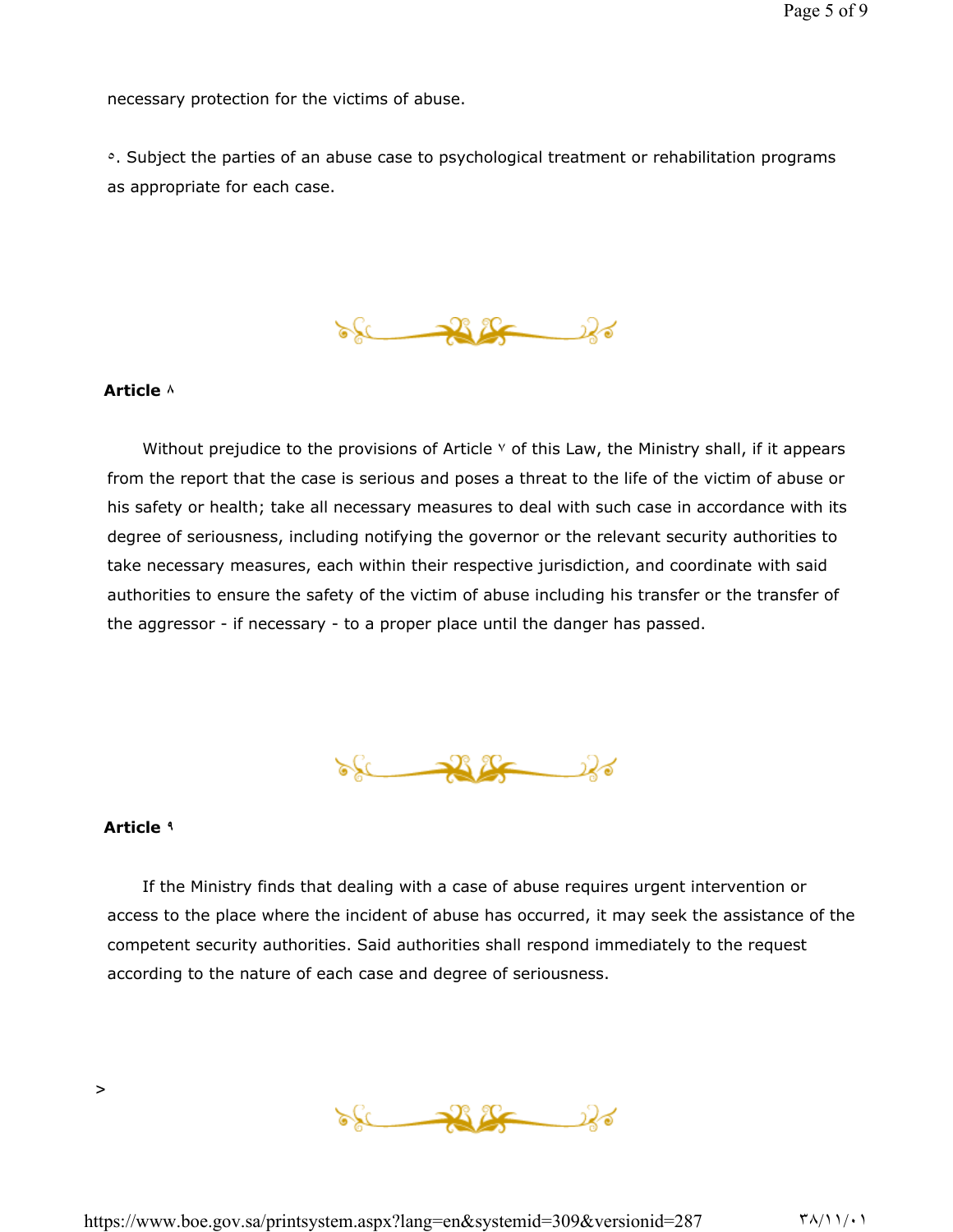#### Article ١٠

The Ministry shall take into account - when dealing with any case of abuse - the degree, kind and frequency of violence, provided that any of the means used in treatment do not result in greater harm to the victim, or adversely affect his family or livelihood. In dealing with abuse cases, priority shall be given to preventive and counseling measures, unless the case requires otherwise.

 $86 - 26$ 

#### Article ١١

If the Ministry deems that the incident of abuse constitutes a crime, it shall notify the competent detecting and recording authority to take necessary legal action.

 $86 - 26$ 

#### Article ١٢

The Ministry shall follow cases of abuse that it refers to the competent detecting and recording authority, in accordance with Article ١١ of this Law. Said authority shall notify the Ministry of action taken regarding each case.

 $\frac{1}{2}$ 

Article ١٣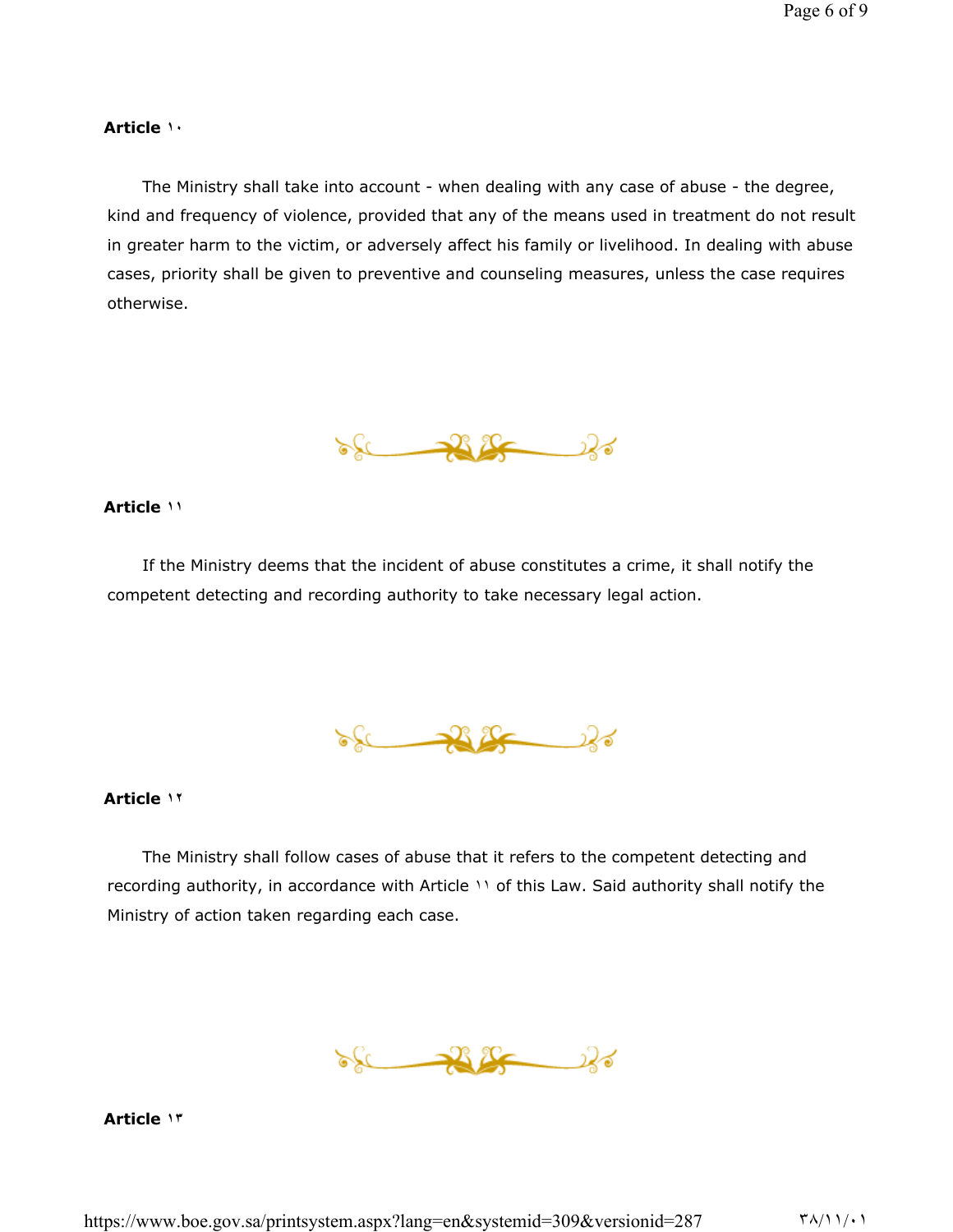Without prejudice to any severer penalty prescribed under Sharia or law, a person who commits an act that constitutes a crime of abuse specified in Article \ of this Law shall be subject to imprisonment for a period of not less than one month and not more than one year and a fine of not less than five thousand and not more than fifty thousand riyals, or to either punishment. In case of recidivism, the punishment shall be doubled and the competent court may issue an alternative punishment for the freedom-depriving punishment.



#### Article ١٤

Provisions and procedures provided for in this Law shall not prejudice the obligations of other competent authorities, nor shall they prejudice any more favorable right of protection from abuse stipulated in another law or an international convention to which the Kingdom is party.



## Article ١٥

The Ministry shall, in cooperation with the relevant authorities, take all appropriate preventive measures for protection from abuse. To this end, it may, without limitation, do the following:

1. Raise awareness of the concept of abuse, its seriousness and adverse effects on an individual's personality as well as stability and solidarity of the community.

٢. Take necessary action to address undesirable social behavior conducive to creating an environment leading to the occurrence of abuse.

https://www.boe.gov.sa/printsystem.aspx?lang=en&systemid=309&versionid=287 ٣٨/١١/٠١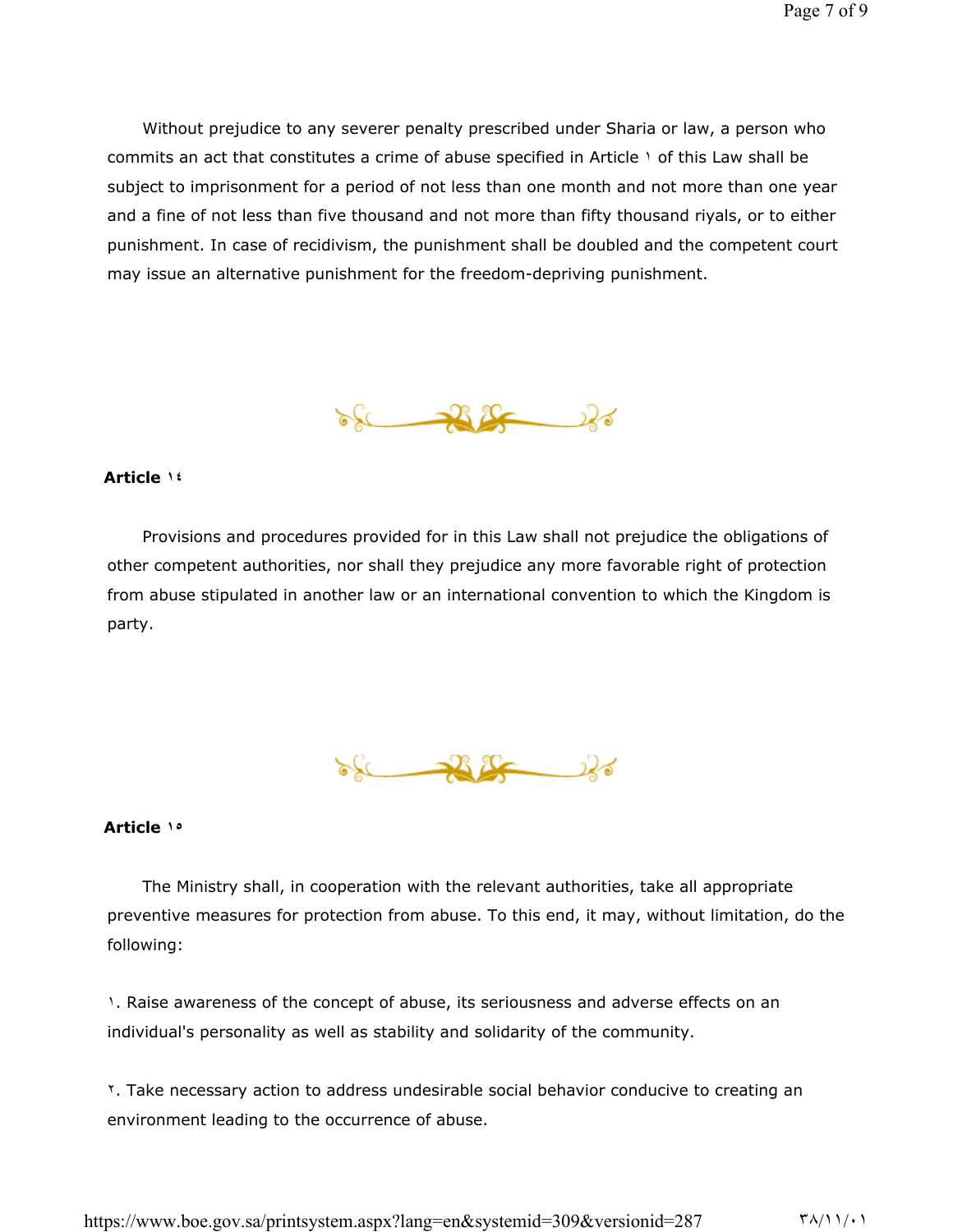٣. Provide authenticated statistical data on abuse cases to be utilized in devising treatment mechanisms and the conduct of scientific research and studies.

٤. Promote awareness and educational programs that aim to curb abuse through media and other means.

<sup>o</sup>. Organize specialized training programs for all persons involved in dealing with abuse cases, including judges, detecting and recording officers, investigation officers, physicians, specialists and others.

٦. Raise awareness of community members, particularly the most vulnerable to abuse, of their rights under Sharia or law.

٧. Intensify family counseling programs.

A. Support and conduct scientific research and studies relating to protection from abuse.

 $86 - 28$ 

## Article ١٦

The Minister shall issue the Regulations within  $3 \cdot$  days from the date of publication of this Law in the Official Gazette. Said Regulations shall enter into force as of the date the Law enters into force.

 $86 - 26$ 

Article ١٧